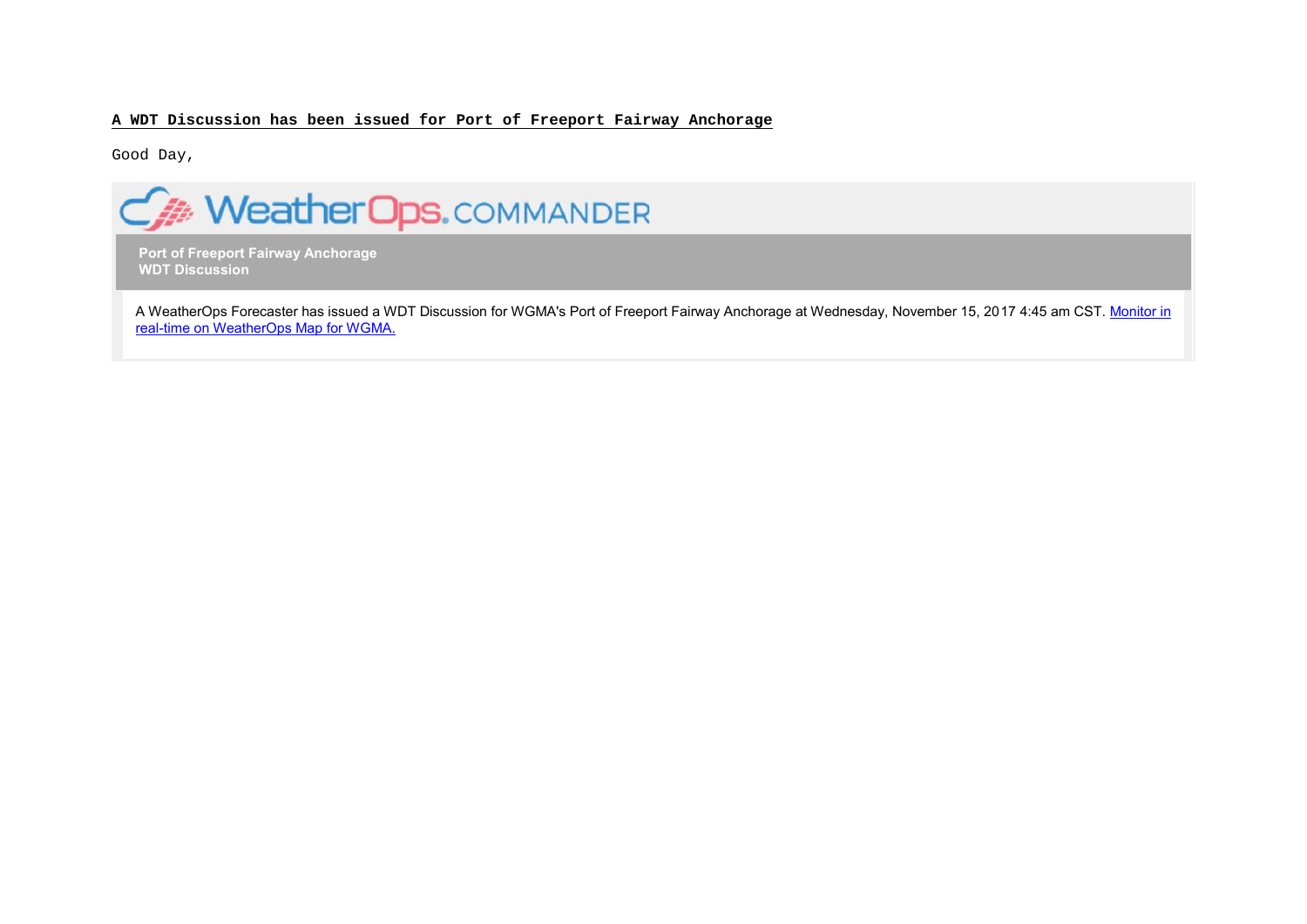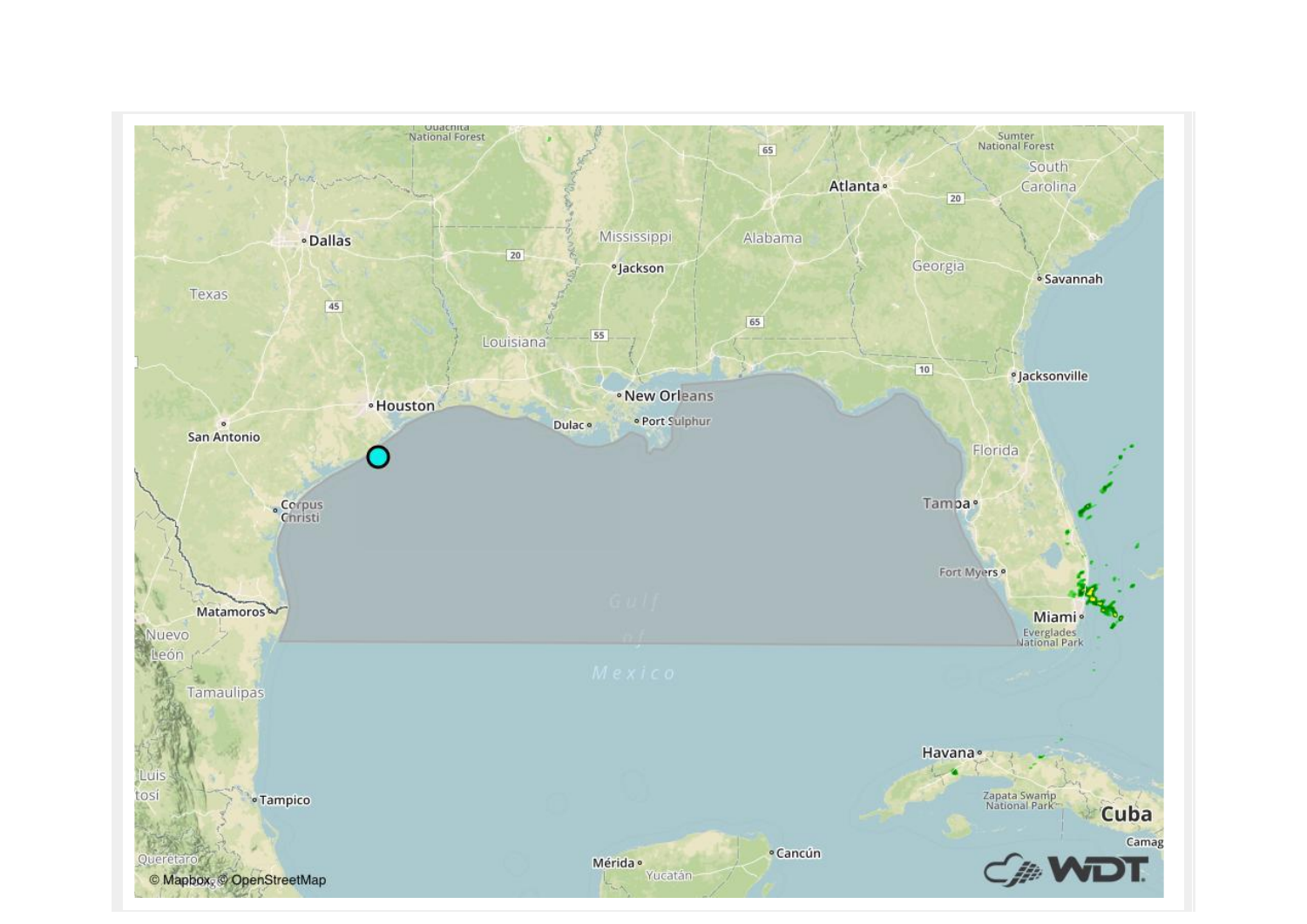### **Gulf of Mexico Synopsis - November 15, 2017**

Gentle to moderate easterly winds in the central and eastern Gulf will begin to back to a more northeasterly direction, and light to gentle southeasterly winds in the western Gulf will begin to become more easterly as high pressure to the north of the Gulf begins moving southward. Most of the Gulf will remain rather dry today, but the southwestern portion of the Gulf, where southeasterly winds are pulling in some tropical moisture, will have a low chance of some isolated showers, mainly during the morning hours today. Seas will remain at slight to moderate levels.

ECMWF surface winds, sea-level pressure, and 6-hour precipitation valid 1200 UTC November 15: http://metgen-images.aws.wdtinc.com.s3.amazonaws.com/images/ehres/gom/2017111500/tp/2017111500\_f12\_gom\_tp.gif

ECMWF surface winds, sea-level pressure, and 6-hour precipitation valid 1200 UTC November 16: http://metgen-images.aws.wdtinc.com.s3.amazonaws.com/images/ehres/gom/2017111500/tp/2017111500\_f36\_gom\_tp.gif

ECMWF surface winds, sea-level pressure, and 6-hour precipitation valid 1200 UTC November 17: http://metgen-images.aws.wdtinc.com.s3.amazonaws.com/images/ehres/gom/2017111500/tp/2017111500\_f60\_gom\_tp.gif

# **A WDT Discussion has been issued for Offshore Galveston Lightering Area**

Good Day,



**Offshore Galveston Lightering Area WDT Discussion**

A WeatherOps Forecaster has issued a WDT Discussion for WGMA's Offshore Galveston Lightering Area at Wednesday, November 15, 2017 4:45 am CST. Monitor in real-time on WeatherOps Map for WGMA.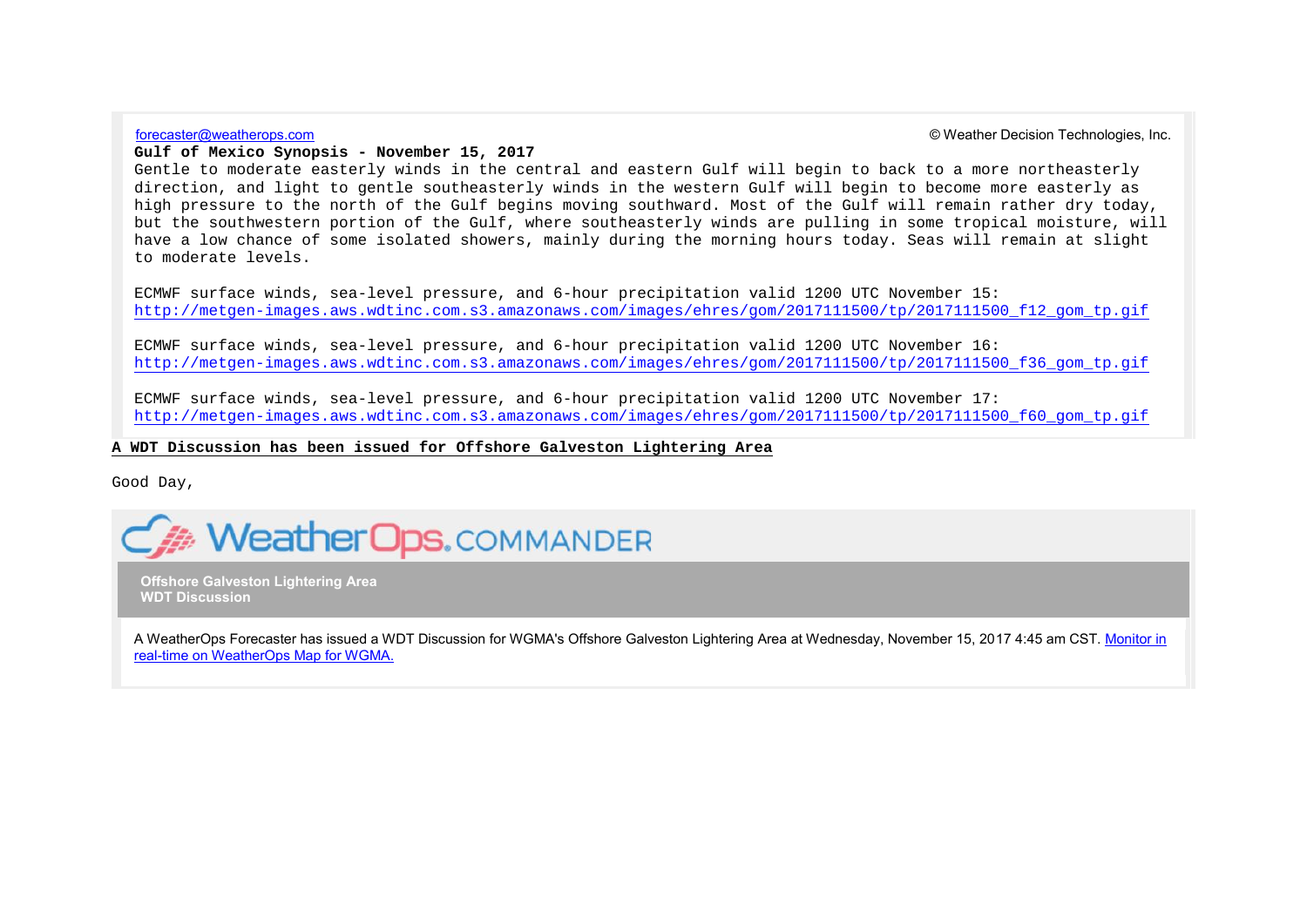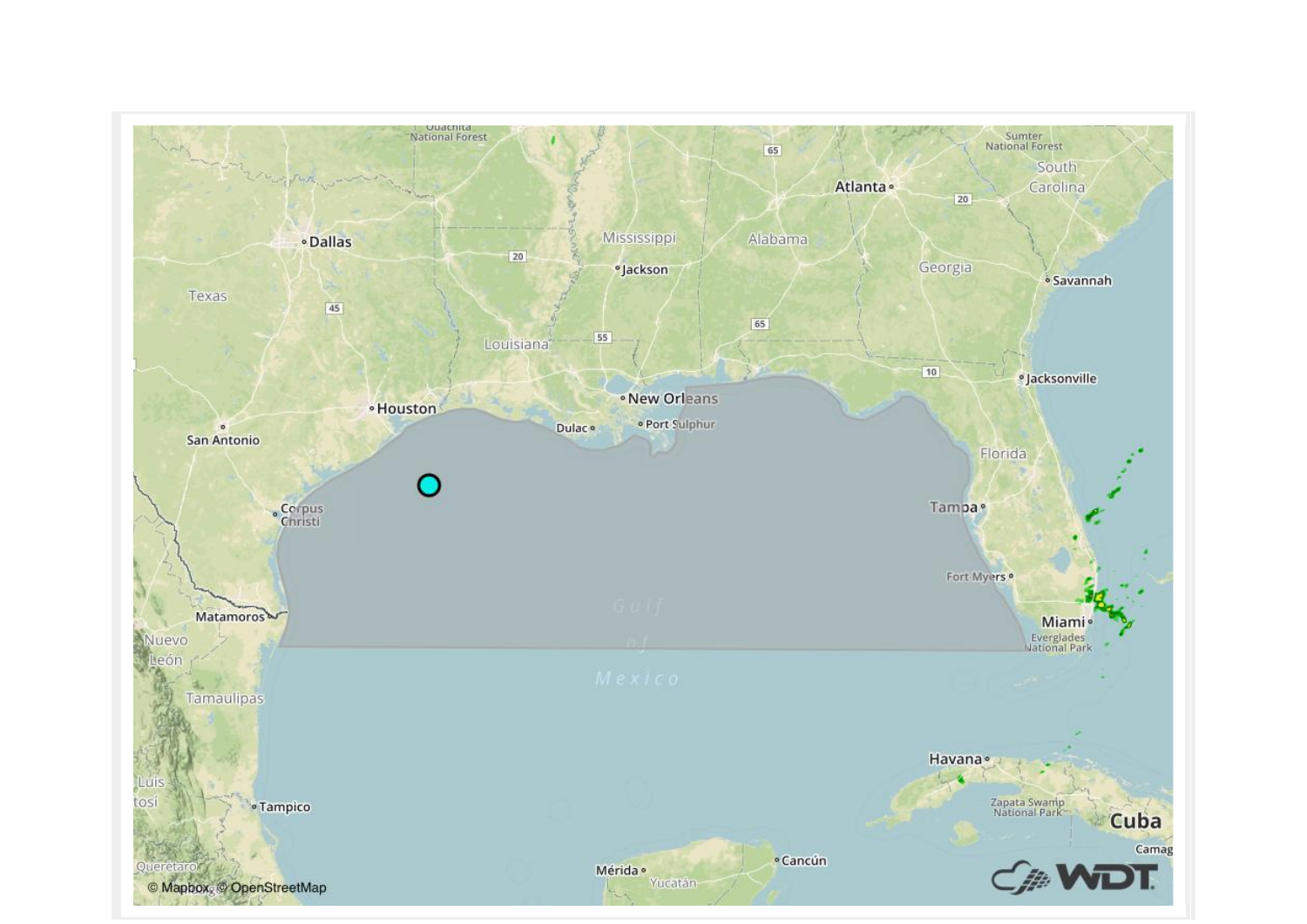# **Gulf of Mexico Synopsis - November 15, 2017**

Gentle to moderate easterly winds in the central and eastern Gulf will begin to back to a more northeasterly direction, and light to gentle southeasterly winds in the western Gulf will begin to become more easterly as high pressure to the north of the Gulf begins moving southward. Most of the Gulf will remain rather dry today, but the southwestern portion of the Gulf, where southeasterly winds are pulling in some tropical moisture, will have a low chance of some isolated showers, mainly during the morning hours today. Seas will remain at slight to moderate levels.

ECMWF surface winds, sea-level pressure, and 6-hour precipitation valid 1200 UTC November 15: http://metgen-images.aws.wdtinc.com.s3.amazonaws.com/images/ehres/gom/2017111500/tp/2017111500\_f12\_gom\_tp.gif

ECMWF surface winds, sea-level pressure, and 6-hour precipitation valid 1200 UTC November 16: http://metgen-images.aws.wdtinc.com.s3.amazonaws.com/images/ehres/gom/2017111500/tp/2017111500\_f36\_gom\_tp.gif

ECMWF surface winds, sea-level pressure, and 6-hour precipitation valid 1200 UTC November 17: http://metgen-images.aws.wdtinc.com.s3.amazonaws.com/images/ehres/gom/2017111500/tp/2017111500\_f60\_gom\_tp.gif

# **A WDT Discussion has been issued for Port of Tampa Fairway Anchorages**

Good Day,



**Port of Tampa Fairway Anchorages WDT Discussion**

A WeatherOps Forecaster has issued a WDT Discussion for WGMA's Port of Tampa Fairway Anchorages at Wednesday, November 15, 2017 5:45 am EST. Monitor in real-time on WeatherOps Map for WGMA.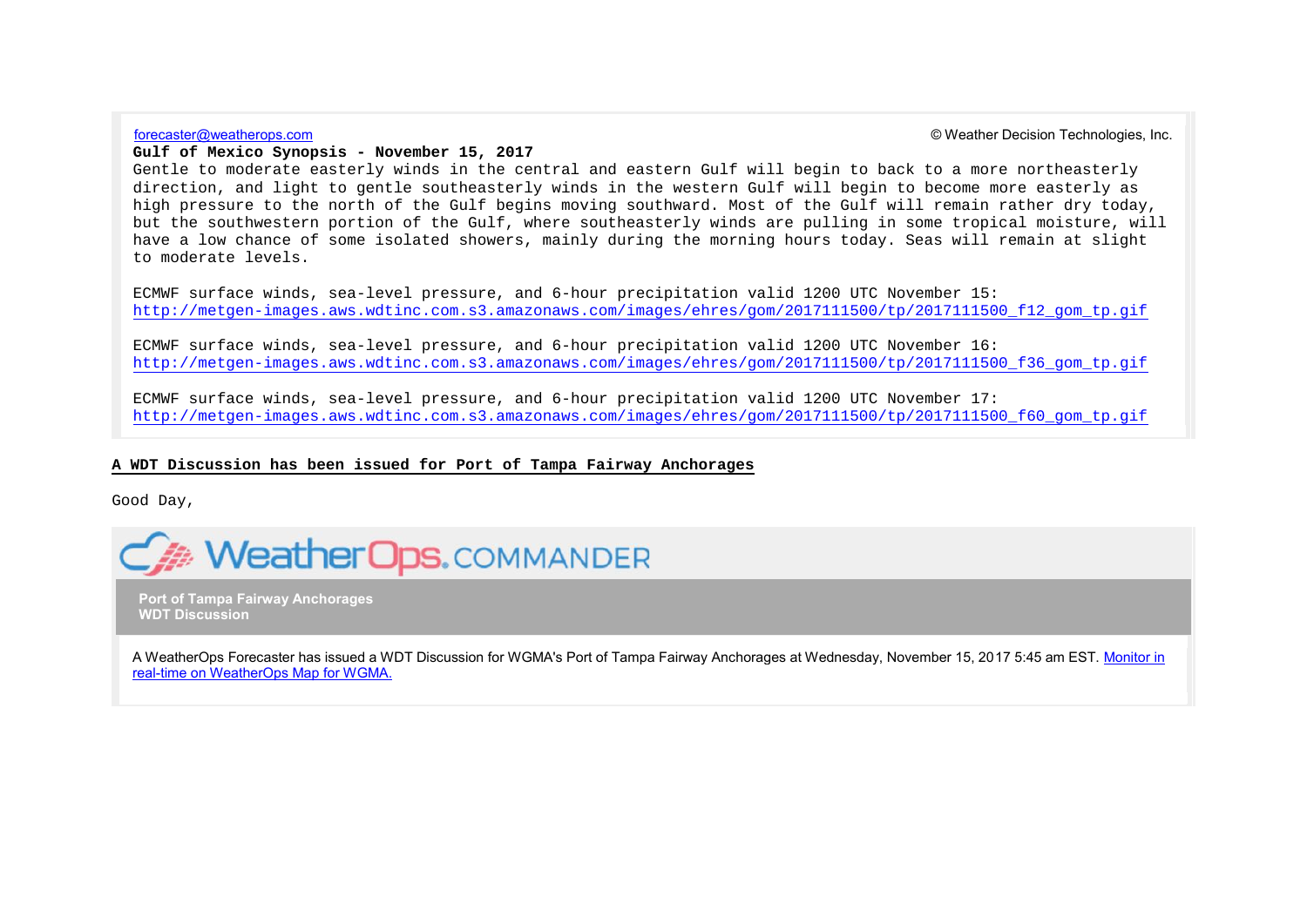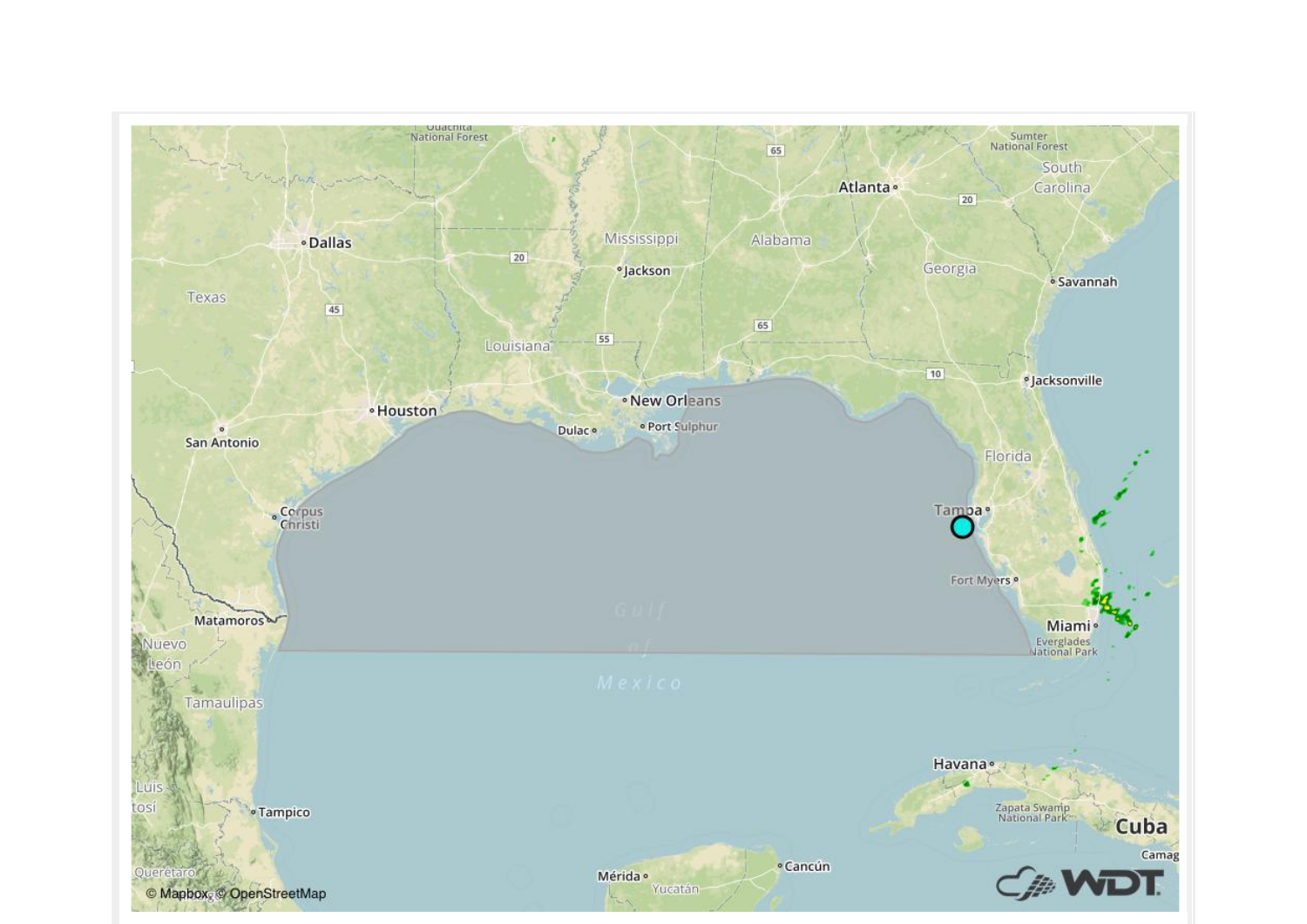# **Gulf of Mexico Synopsis - November 15, 2017**

Gentle to moderate easterly winds in the central and eastern Gulf will begin to back to a more northeasterly direction, and light to gentle southeasterly winds in the western Gulf will begin to become more easterly as high pressure to the north of the Gulf begins moving southward. Most of the Gulf will remain rather dry today, but the southwestern portion of the Gulf, where southeasterly winds are pulling in some tropical moisture, will have a low chance of some isolated showers, mainly during the morning hours today. Seas will remain at slight to moderate levels.

ECMWF surface winds, sea-level pressure, and 6-hour precipitation valid 1200 UTC November 15: http://metgen-images.aws.wdtinc.com.s3.amazonaws.com/images/ehres/gom/2017111500/tp/2017111500\_f12\_gom\_tp.gif

ECMWF surface winds, sea-level pressure, and 6-hour precipitation valid 1200 UTC November 16: http://metgen-images.aws.wdtinc.com.s3.amazonaws.com/images/ehres/gom/2017111500/tp/2017111500\_f36\_gom\_tp.gif

ECMWF surface winds, sea-level pressure, and 6-hour precipitation valid 1200 UTC November 17: http://metgen-images.aws.wdtinc.com.s3.amazonaws.com/images/ehres/gom/2017111500/tp/2017111500\_f60\_gom\_tp.gif

# **A WDT Discussion has been issued for Port of Mobile Fairway Anchorage**

Good Day,



**Port of Mobile Fairway Anchorage WDT Discussion**

A WeatherOps Forecaster has issued a WDT Discussion for WGMA's Port of Mobile Fairway Anchorage at Wednesday, November 15, 2017 4:45 am CST. Monitor in real-time on WeatherOps Map for WGMA.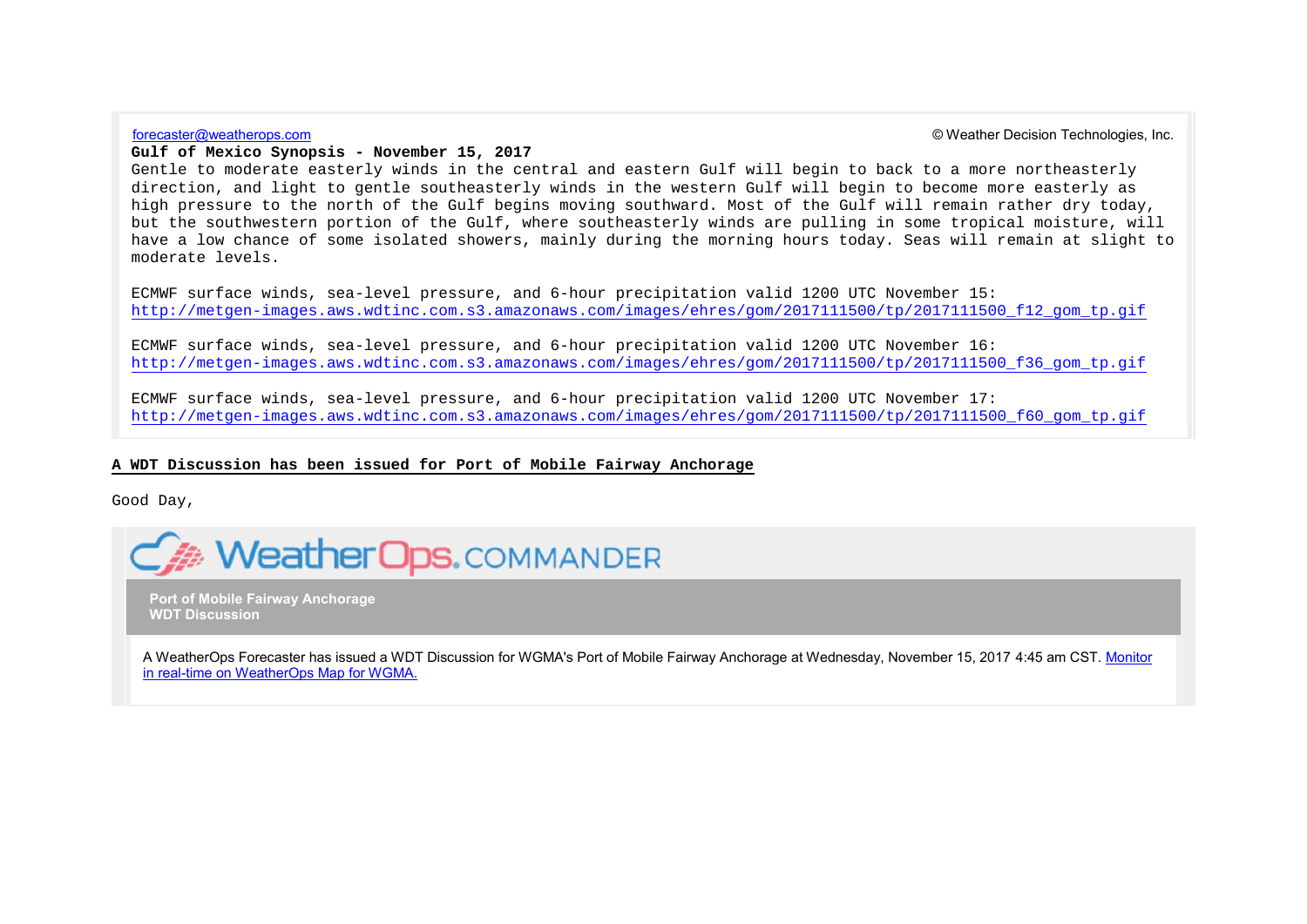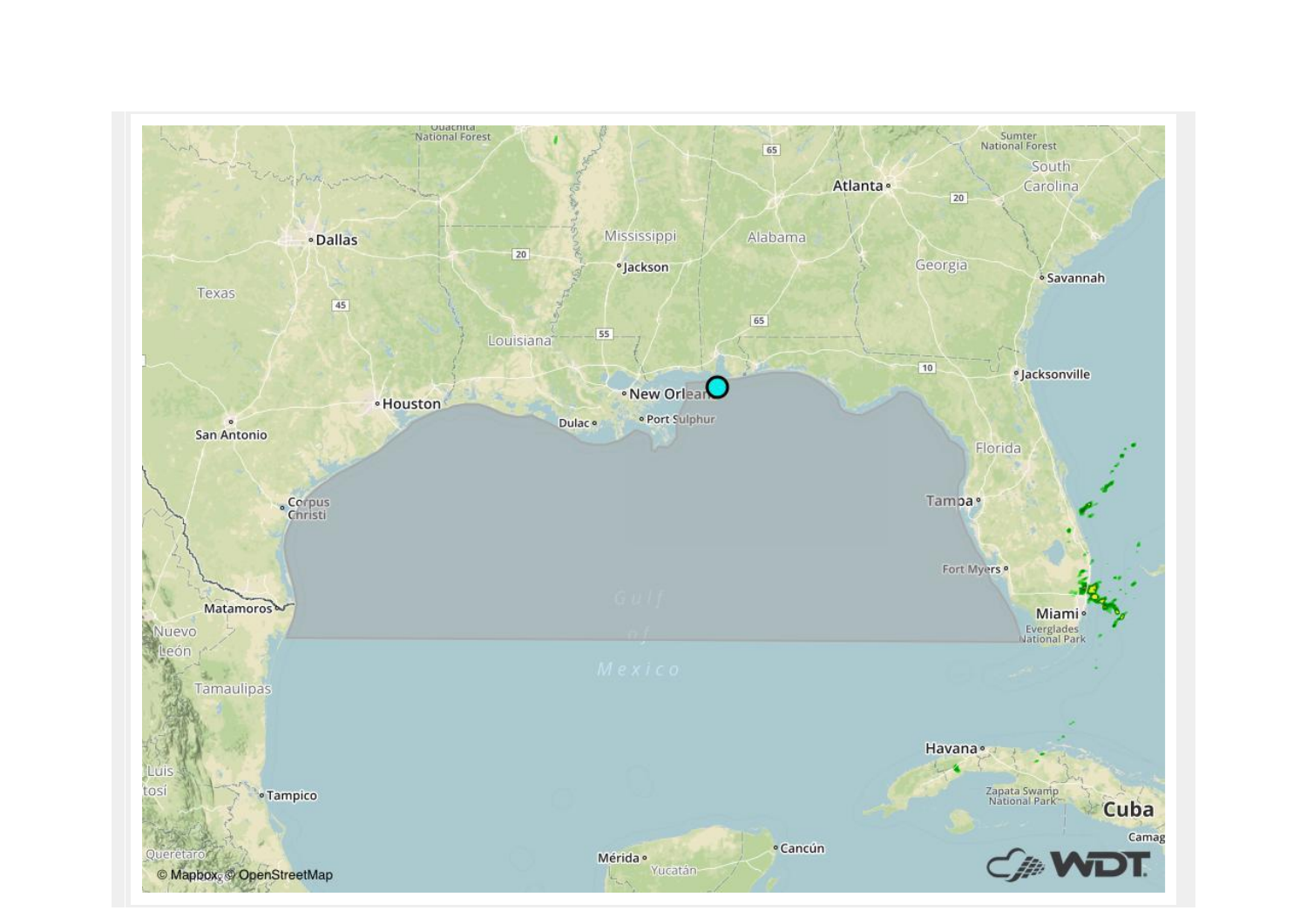### **Gulf of Mexico Synopsis - November 15, 2017**

Gentle to moderate easterly winds in the central and eastern Gulf will begin to back to a more northeasterly direction, and light to gentle southeasterly winds in the western Gulf will begin to become more easterly as high pressure to the north of the Gulf begins moving southward. Most of the Gulf will remain rather dry today, but the southwestern portion of the Gulf, where southeasterly winds are pulling in some tropical moisture, will have a low chance of some isolated showers, mainly during the morning hours today. Seas will remain at slight to moderate levels.

ECMWF surface winds, sea-level pressure, and 6-hour precipitation valid 1200 UTC November 15: http://metgen-images.aws.wdtinc.com.s3.amazonaws.com/images/ehres/gom/2017111500/tp/2017111500\_f12\_gom\_tp.gif

ECMWF surface winds, sea-level pressure, and 6-hour precipitation valid 1200 UTC November 16: http://metgen-images.aws.wdtinc.com.s3.amazonaws.com/images/ehres/gom/2017111500/tp/2017111500\_f36\_gom\_tp.gif

ECMWF surface winds, sea-level pressure, and 6-hour precipitation valid 1200 UTC November 17: http://metgen-images.aws.wdtinc.com.s3.amazonaws.com/images/ehres/gom/2017111500/tp/2017111500\_f60\_gom\_tp.gif

# **A WDT Discussion has been issued for Galveston Anchorage**

Good Day,



**Galveston Anchorage WDT Discussion**

A WeatherOps Forecaster has issued a WDT Discussion for WGMA's Galveston Anchorage at Wednesday, November 15, 2017 4:45 am CST. Monitor in real-time on WeatherOps Map for WGMA.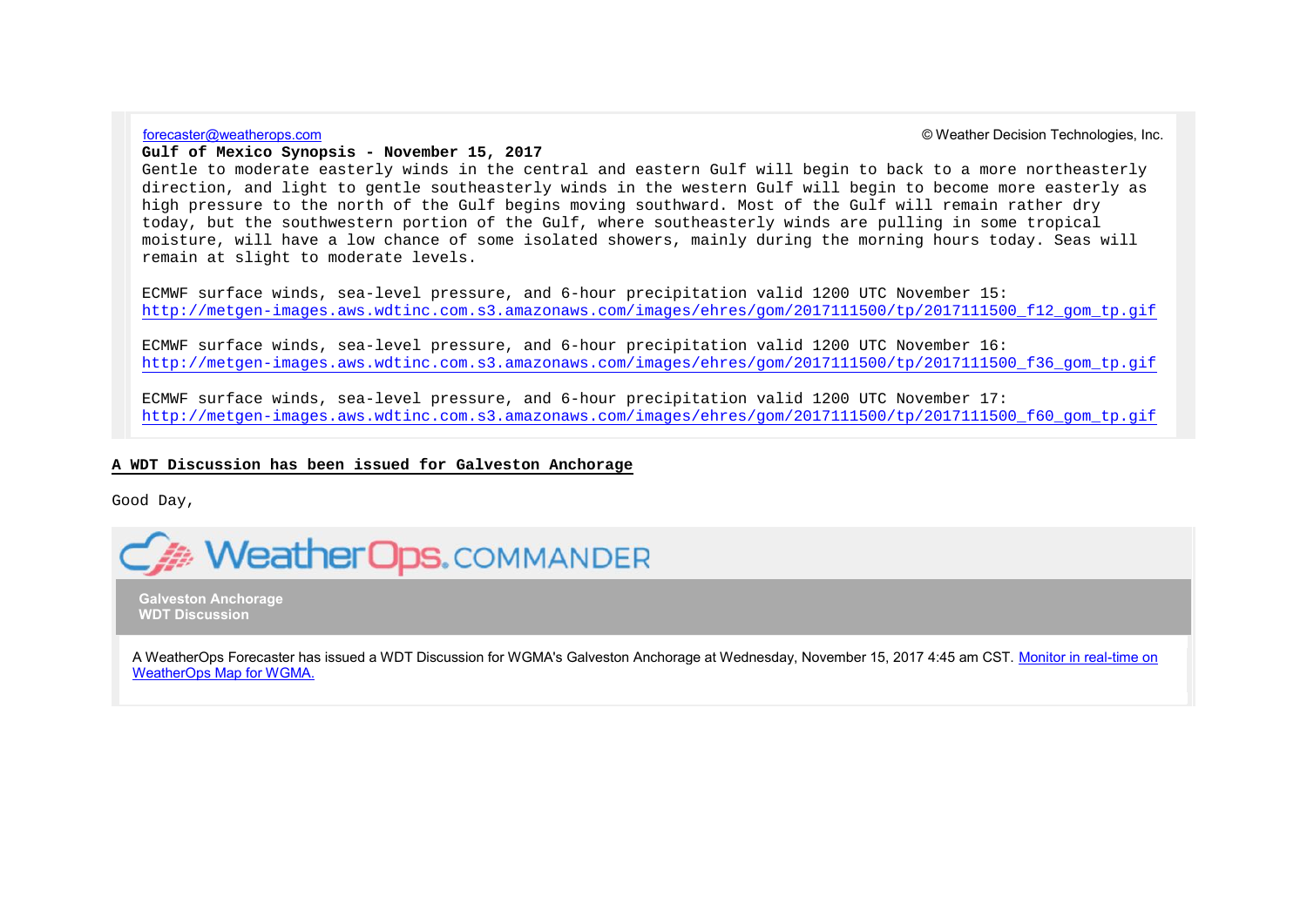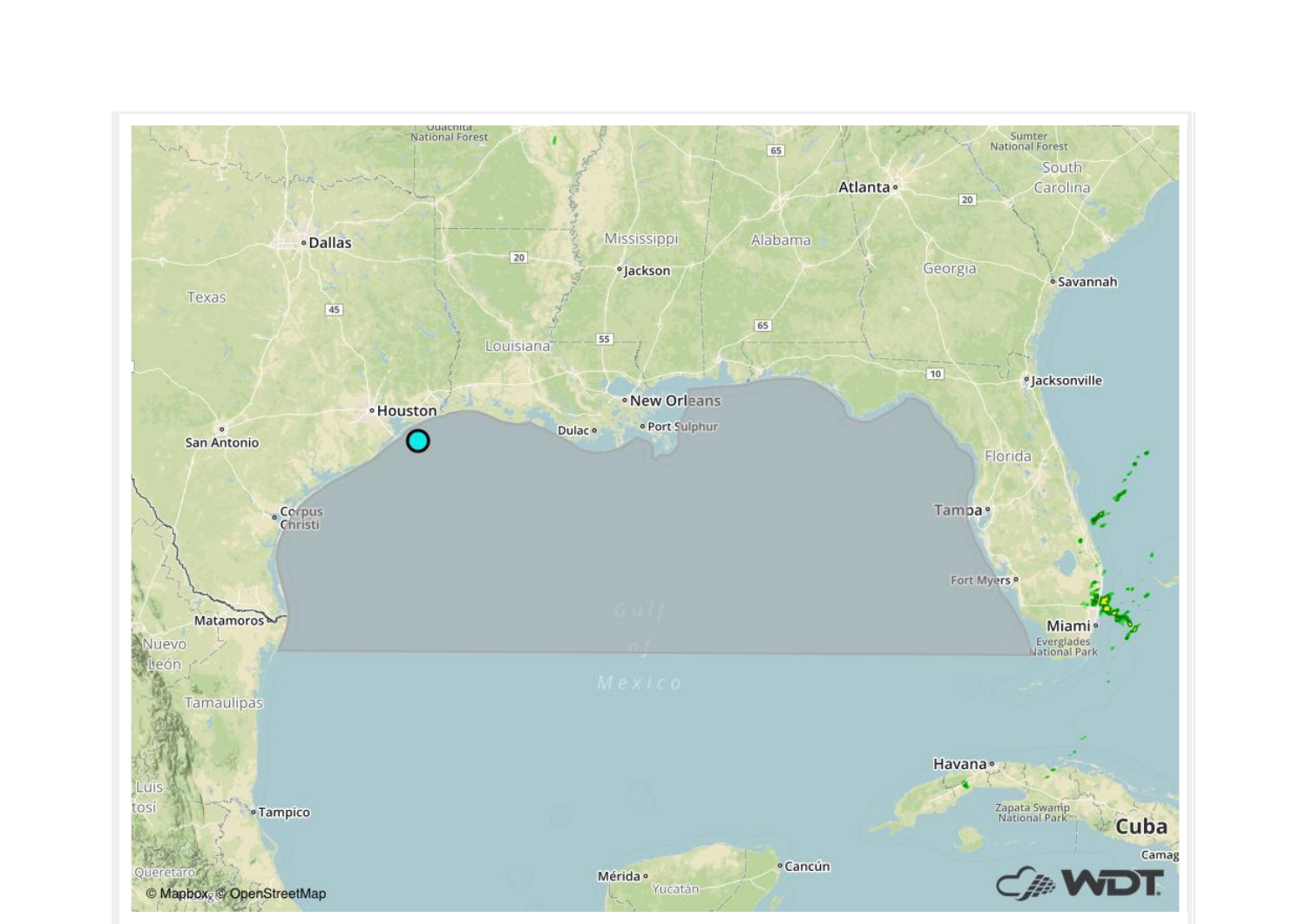### **Gulf of Mexico Synopsis - November 15, 2017**

Gentle to moderate easterly winds in the central and eastern Gulf will begin to back to a more northeasterly direction, and light to gentle southeasterly winds in the western Gulf will begin to become more easterly as high pressure to the north of the Gulf begins moving southward. Most of the Gulf will remain rather dry today, but the southwestern portion of the Gulf, where southeasterly winds are pulling in some tropical moisture, will have a low chance of some isolated showers, mainly during the morning hours today. Seas will remain at slight to moderate levels.

ECMWF surface winds, sea-level pressure, and 6-hour precipitation valid 1200 UTC November 15: http://metgen-images.aws.wdtinc.com.s3.amazonaws.com/images/ehres/gom/2017111500/tp/2017111500\_f12\_gom\_tp.gif

ECMWF surface winds, sea-level pressure, and 6-hour precipitation valid 1200 UTC November 16: http://metgen-images.aws.wdtinc.com.s3.amazonaws.com/images/ehres/gom/2017111500/tp/2017111500\_f36\_gom\_tp.gif

ECMWF surface winds, sea-level pressure, and 6-hour precipitation valid 1200 UTC November 17: http://metgen-images.aws.wdtinc.com.s3.amazonaws.com/images/ehres/gom/2017111500/tp/2017111500\_f60\_gom\_tp.gif

# **A WDT Discussion has been issued for Port of Point Comfort Fairway Anchorage**

Good Day,



**Port of Point Comfort Fairway Anchorage WDT Discussion**

A WeatherOps Forecaster has issued a WDT Discussion for WGMA's Port of Point Comfort Fairway Anchorage at Wednesday, November 15, 2017 4:45 am CST. Monitor in real-time on WeatherOps Map for WGMA.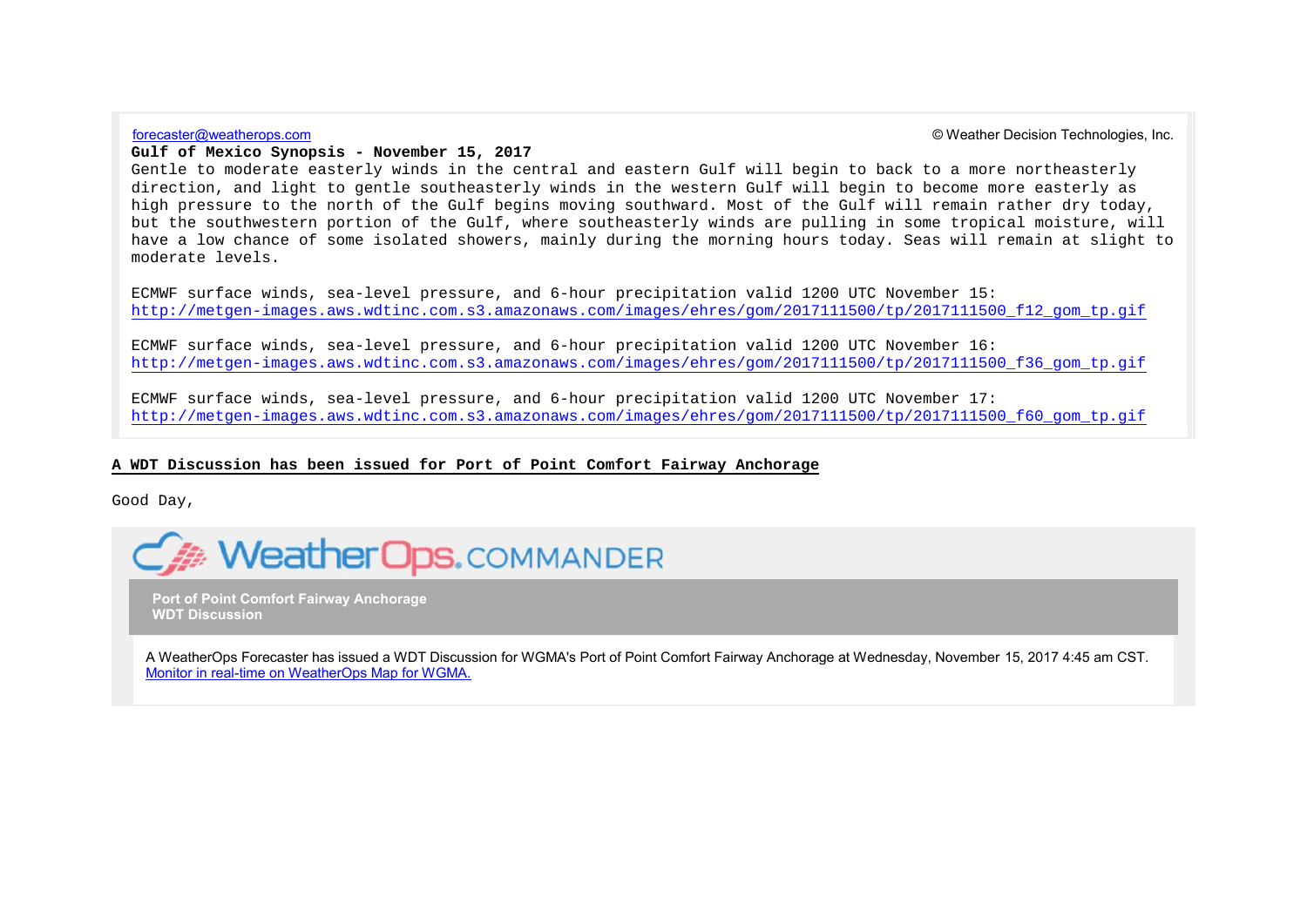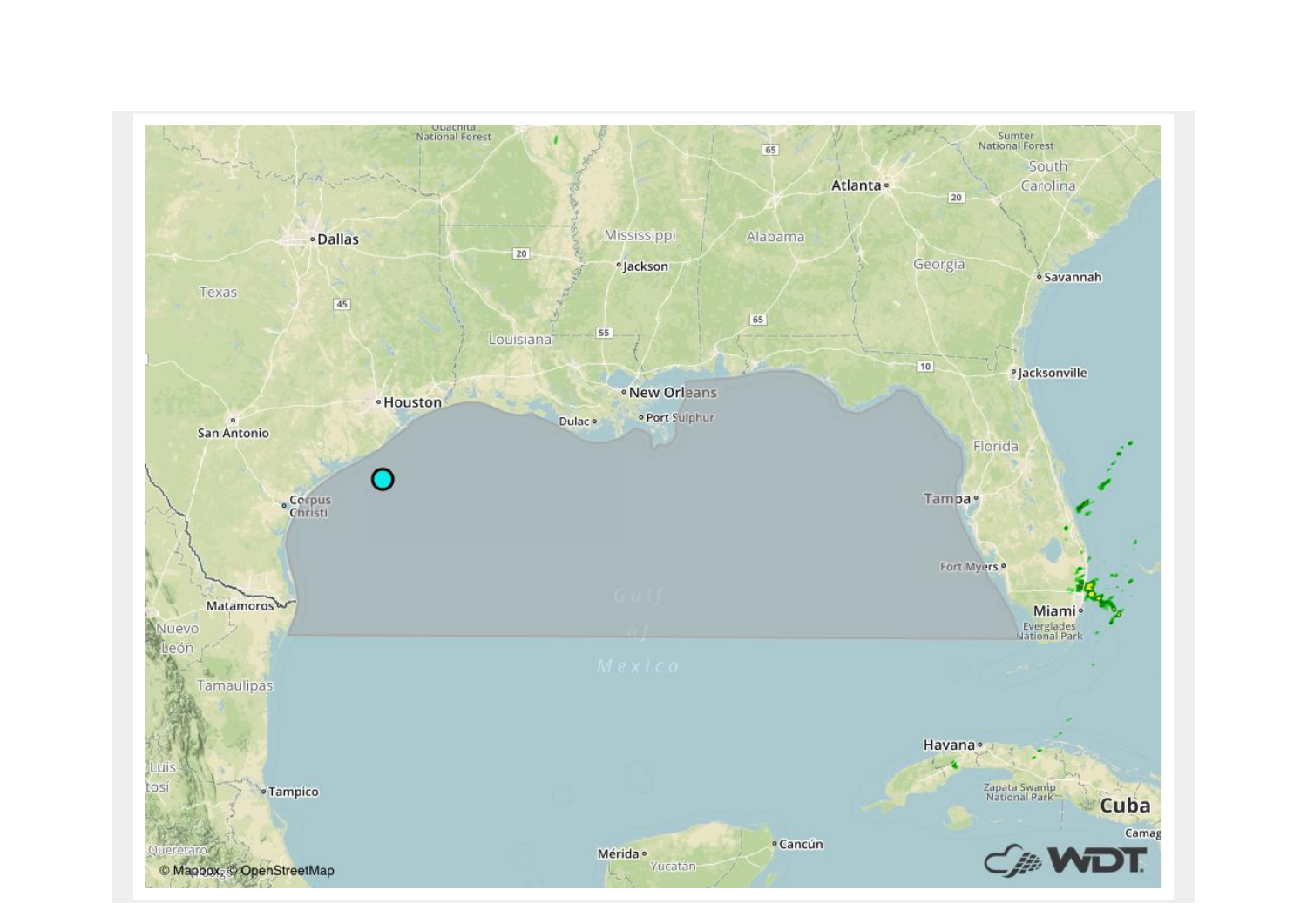### **Gulf of Mexico Synopsis - November 15, 2017**

Gentle to moderate easterly winds in the central and eastern Gulf will begin to back to a more northeasterly direction, and light to gentle southeasterly winds in the western Gulf will begin to become more easterly as high pressure to the north of the Gulf begins moving southward. Most of the Gulf will remain rather dry today, but the southwestern portion of the Gulf, where southeasterly winds are pulling in some tropical moisture, will have a low chance of some isolated showers, mainly during the morning hours today. Seas will remain at slight to moderate levels.

ECMWF surface winds, sea-level pressure, and 6-hour precipitation valid 1200 UTC November 15: http://metgen-images.aws.wdtinc.com.s3.amazonaws.com/images/ehres/gom/2017111500/tp/2017111500\_f12\_gom\_tp.gif

ECMWF surface winds, sea-level pressure, and 6-hour precipitation valid 1200 UTC November 16: http://metgen-images.aws.wdtinc.com.s3.amazonaws.com/images/ehres/gom/2017111500/tp/2017111500\_f36\_gom\_tp.gif

ECMWF surface winds, sea-level pressure, and 6-hour precipitation valid 1200 UTC November 17: http://metgen-images.aws.wdtinc.com.s3.amazonaws.com/images/ehres/gom/2017111500/tp/2017111500\_f60\_gom\_tp.gif

# **A WDT Discussion has been issued for Port of Brownsville Fairway Anchorage**

Good Day,



**Port of Brownsville Fairway Anchorage WDT Discussion**

A WeatherOps Forecaster has issued a WDT Discussion for WGMA's Port of Brownsville Fairway Anchorage at Wednesday, November 15, 2017 4:45 am CST. Monitor in real-time on WeatherOps Map for WGMA.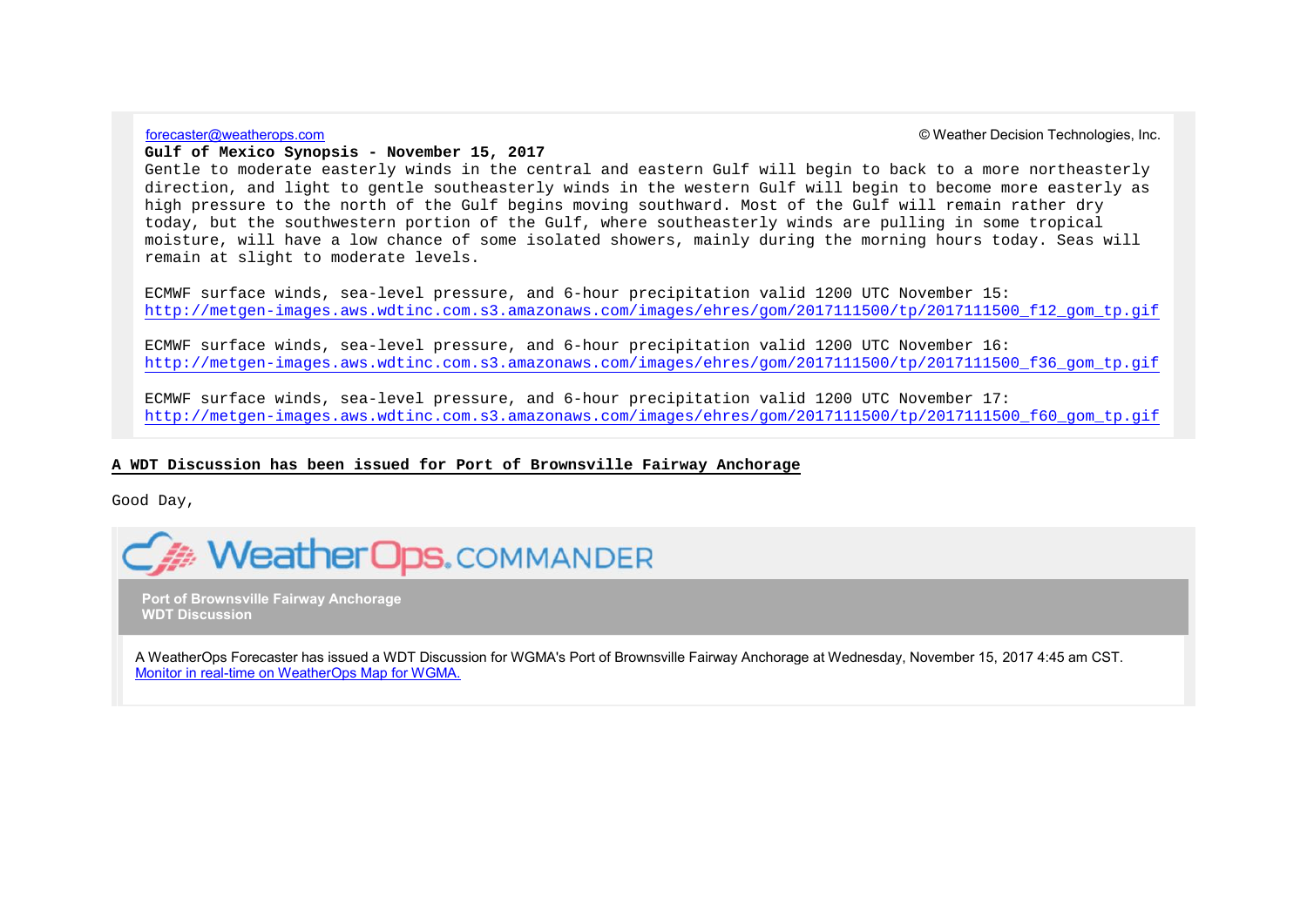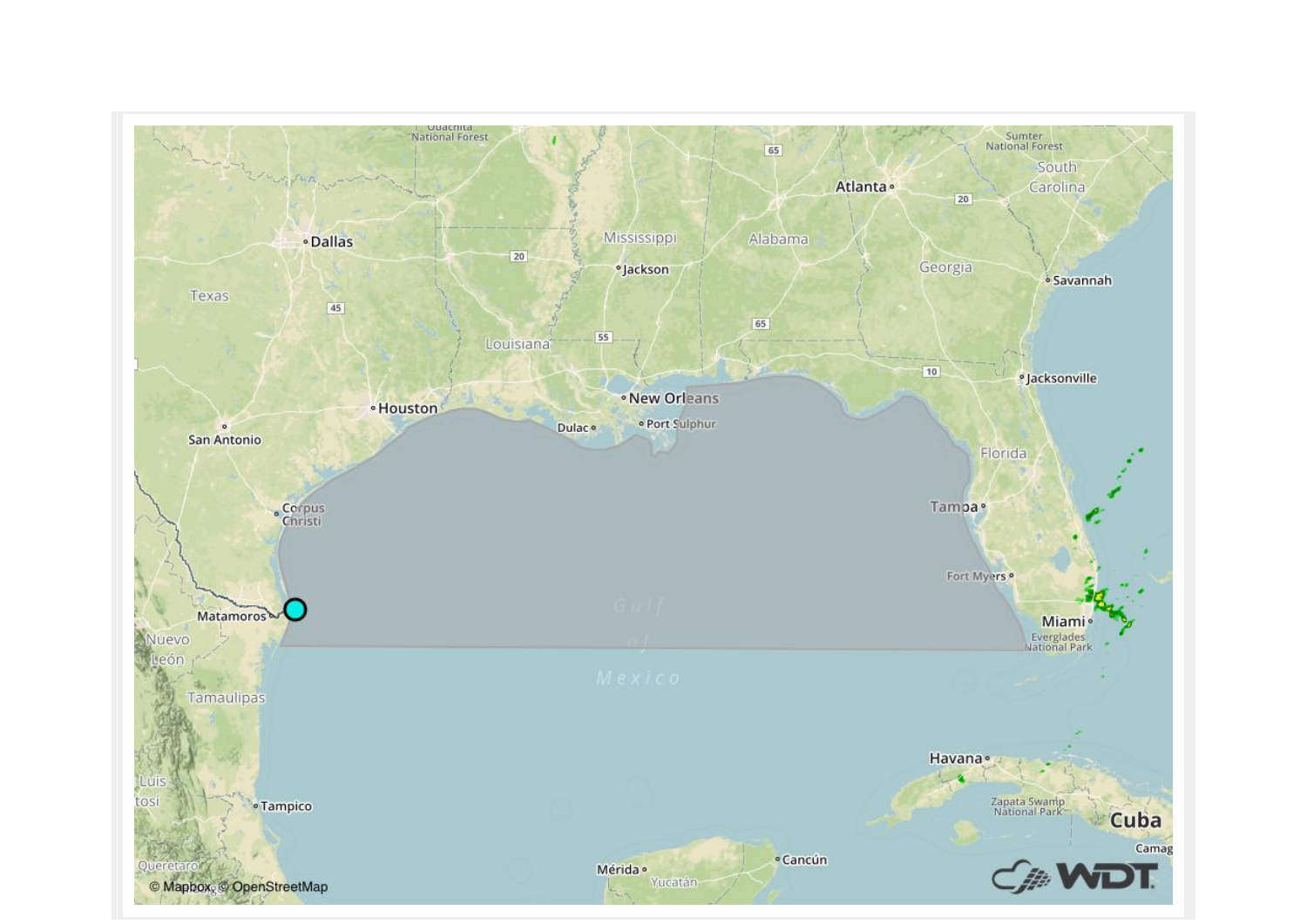### **Gulf of Mexico Synopsis - November 15, 2017**

Gentle to moderate easterly winds in the central and eastern Gulf will begin to back to a more northeasterly direction, and light to gentle southeasterly winds in the western Gulf will begin to become more easterly as high pressure to the north of the Gulf begins moving southward. Most of the Gulf will remain rather dry today, but the southwestern portion of the Gulf, where southeasterly winds are pulling in some tropical moisture, will have a low chance of some isolated showers, mainly during the morning hours today. Seas will remain at slight to moderate levels.

ECMWF surface winds, sea-level pressure, and 6-hour precipitation valid 1200 UTC November 15: http://metgen-images.aws.wdtinc.com.s3.amazonaws.com/images/ehres/gom/2017111500/tp/2017111500\_f12\_gom\_tp.gif

ECMWF surface winds, sea-level pressure, and 6-hour precipitation valid 1200 UTC November 16: http://metgen-images.aws.wdtinc.com.s3.amazonaws.com/images/ehres/gom/2017111500/tp/2017111500\_f36\_gom\_tp.gif

ECMWF surface winds, sea-level pressure, and 6-hour precipitation valid 1200 UTC November 17: http://metgen-images.aws.wdtinc.com.s3.amazonaws.com/images/ehres/gom/2017111500/tp/2017111500\_f60\_gom\_tp.gif

# **A WDT Discussion has been issued for Port of Lake Charles Fairway Anchorage**

Good Day,



**Port of Lake Charles Fairway Anchorage WDT Discussion**

A WeatherOps Forecaster has issued a WDT Discussion for WGMA's Port of Lake Charles Fairway Anchorage at Wednesday, November 15, 2017 4:45 am CST. Monitor in real-time on WeatherOps Map for WGMA.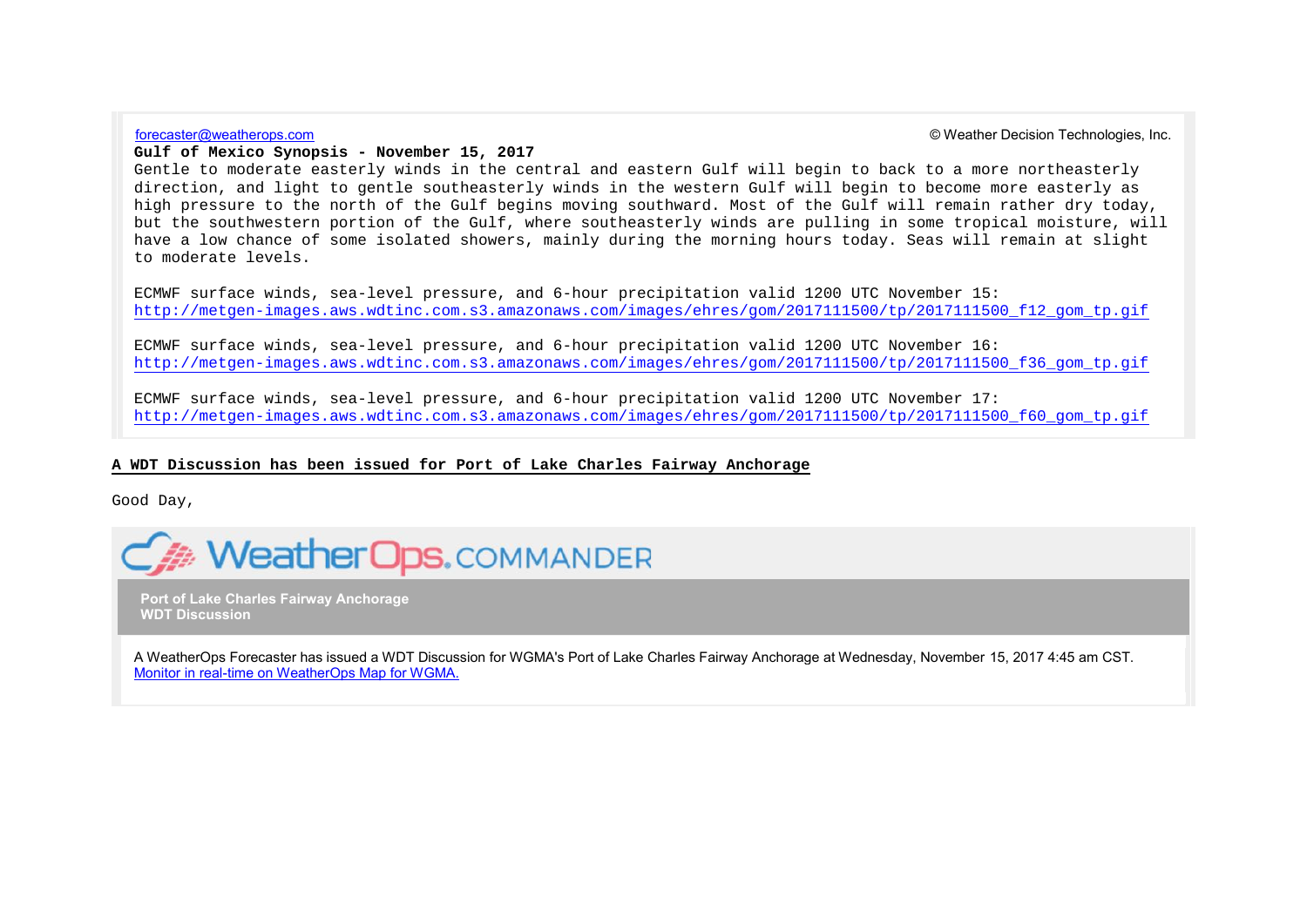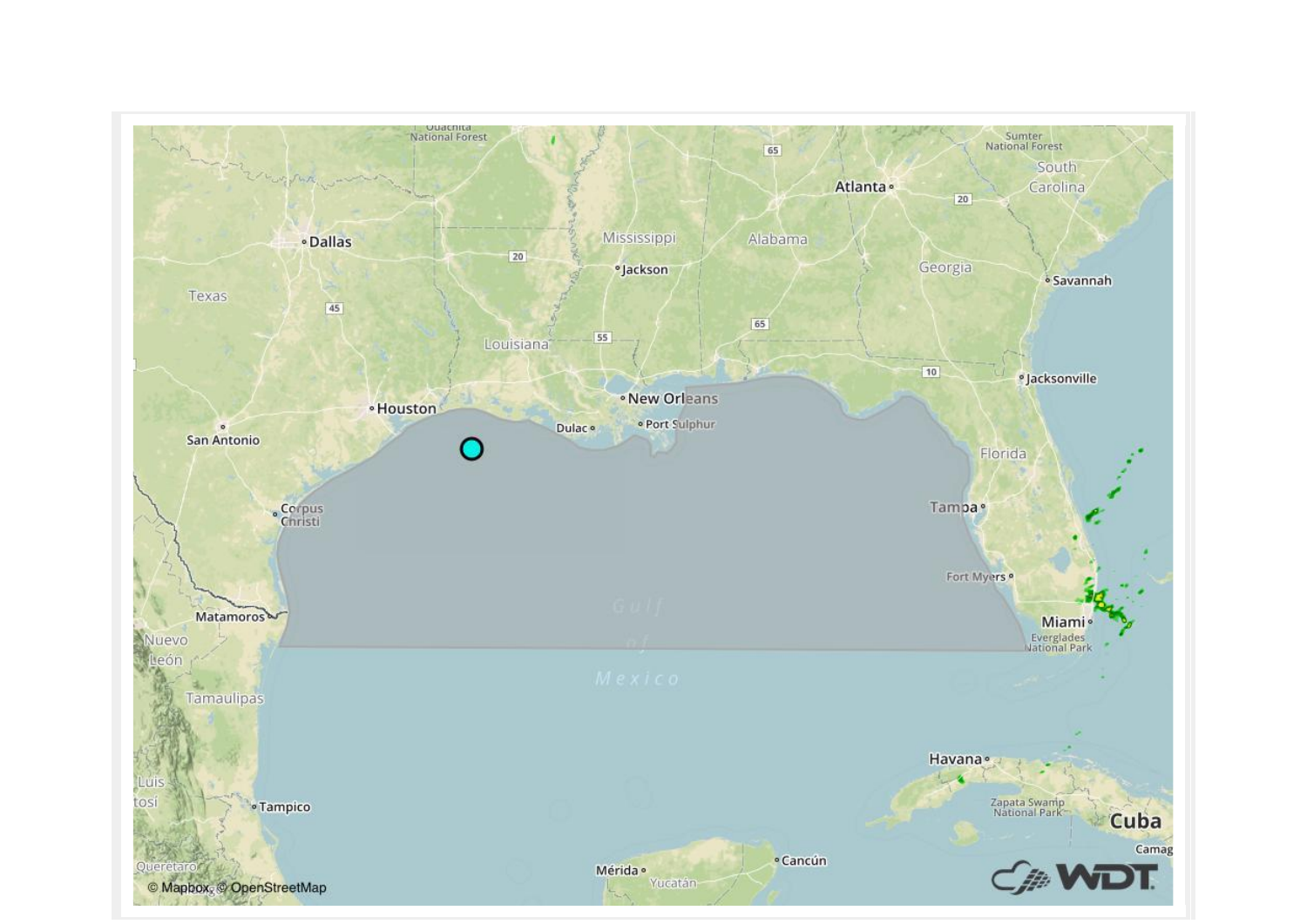# **Gulf of Mexico Synopsis - November 15, 2017**

Gentle to moderate easterly winds in the central and eastern Gulf will begin to back to a more northeasterly direction, and light to gentle southeasterly winds in the western Gulf will begin to become more easterly as high pressure to the north of the Gulf begins moving southward. Most of the Gulf will remain rather dry today, but the southwestern portion of the Gulf, where southeasterly winds are pulling in some tropical moisture, will have a low chance of some isolated showers, mainly during the morning hours today. Seas will remain at slight to moderate levels.

ECMWF surface winds, sea-level pressure, and 6-hour precipitation valid 1200 UTC November 15: http://metgen-images.aws.wdtinc.com.s3.amazonaws.com/images/ehres/gom/2017111500/tp/2017111500\_f12\_gom\_tp.gif

ECMWF surface winds, sea-level pressure, and 6-hour precipitation valid 1200 UTC November 16: http://metgen-images.aws.wdtinc.com.s3.amazonaws.com/images/ehres/gom/2017111500/tp/2017111500\_f36\_gom\_tp.gif

ECMWF surface winds, sea-level pressure, and 6-hour precipitation valid 1200 UTC November 17: http://metgen-images.aws.wdtinc.com.s3.amazonaws.com/images/ehres/gom/2017111500/tp/2017111500\_f60\_gom\_tp.gif

# **A WDT Discussion has been issued for Port of Corpus Christi Fairway Anchorage**

Good Day,



**Port of Corpus Christi Fairway Anchorage WDT Discussion**

A WeatherOps Forecaster has issued a WDT Discussion for WGMA's Port of Corpus Christi Fairway Anchorage at Wednesday, November 15, 2017 4:45 am CST. Monitor in real-time on WeatherOps Map for WGMA.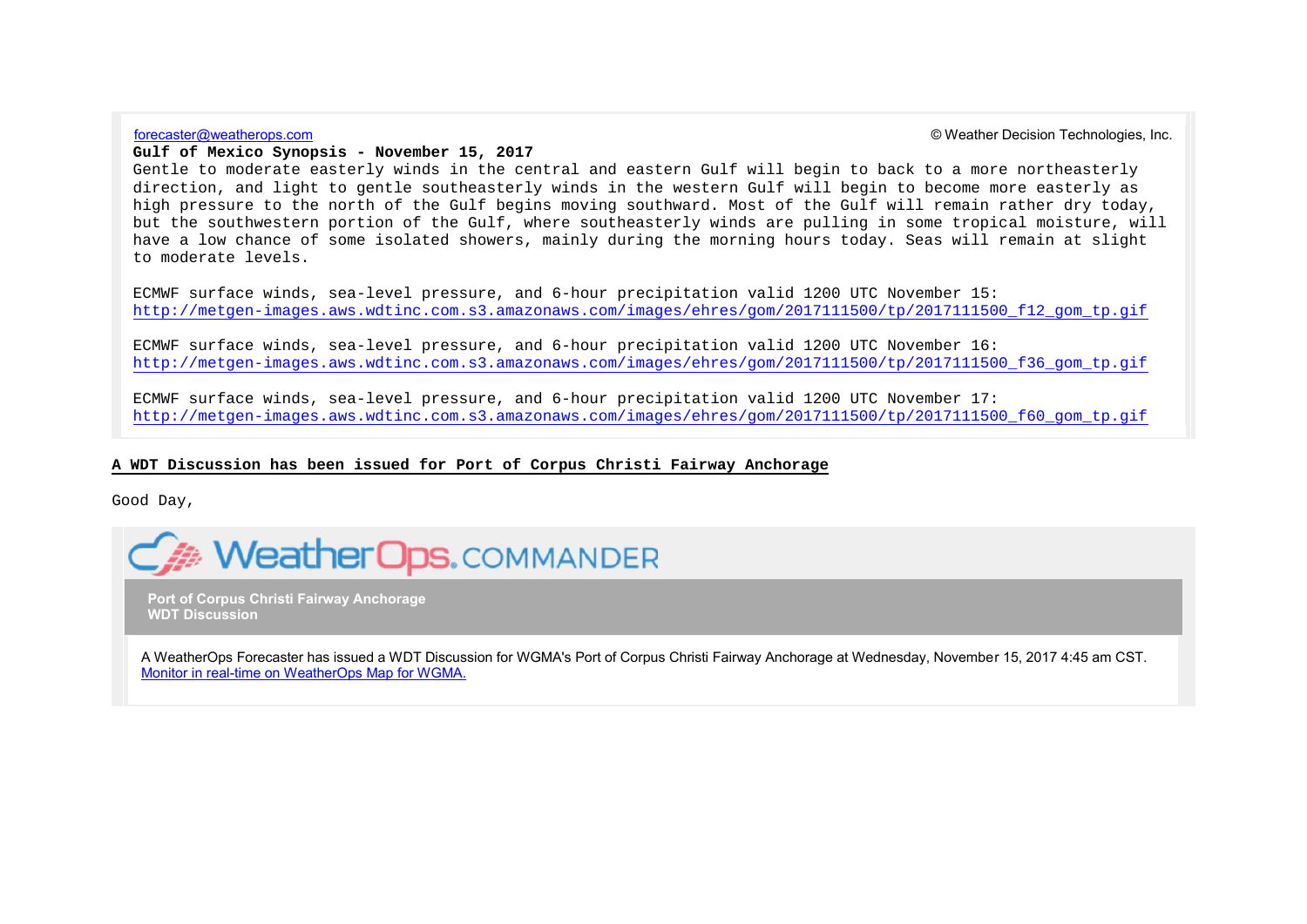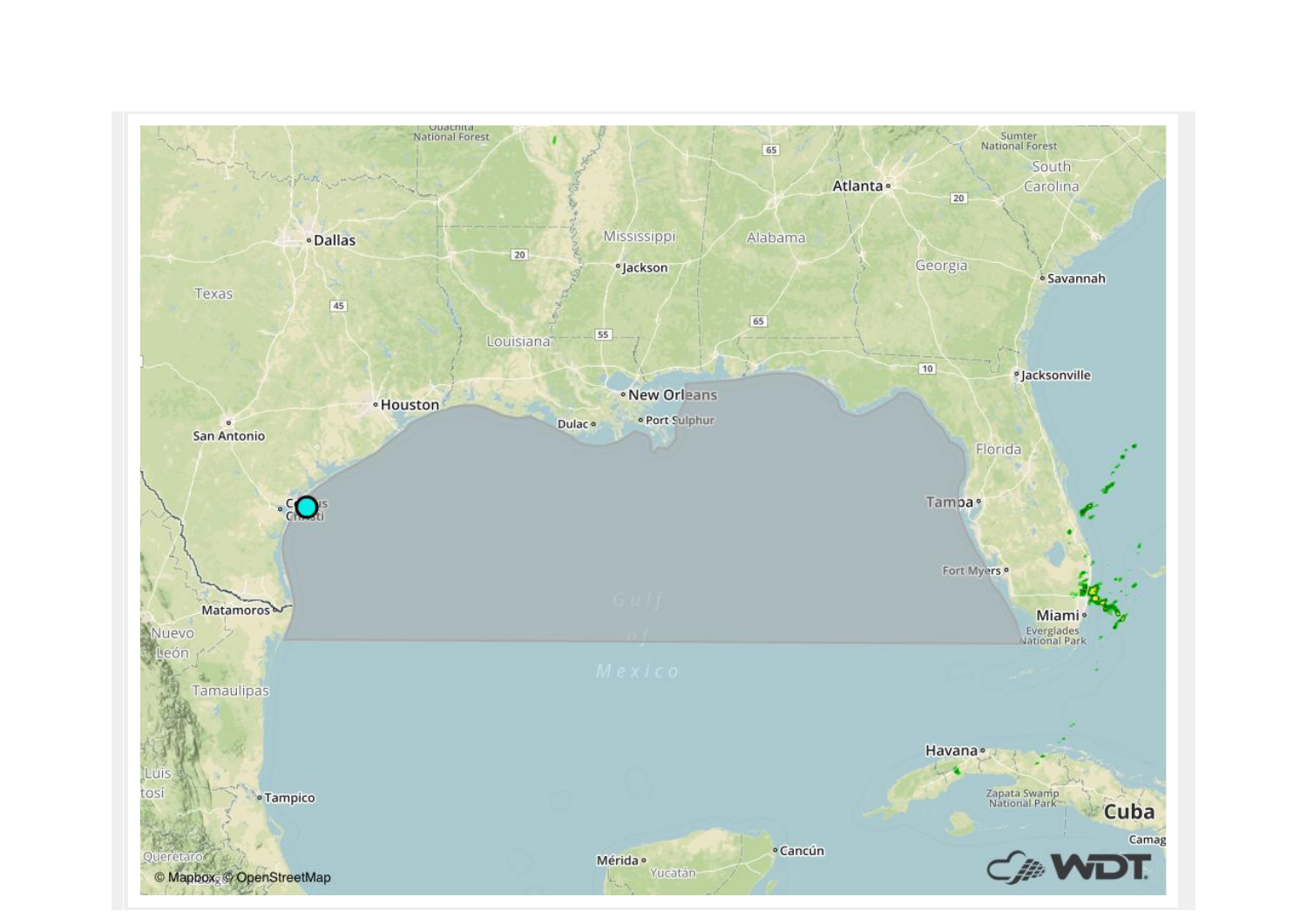### **Gulf of Mexico Synopsis - November 15, 2017**

Gentle to moderate easterly winds in the central and eastern Gulf will begin to back to a more northeasterly direction, and light to gentle southeasterly winds in the western Gulf will begin to become more easterly as high pressure to the north of the Gulf begins moving southward. Most of the Gulf will remain rather dry today, but the southwestern portion of the Gulf, where southeasterly winds are pulling in some tropical moisture, will have a low chance of some isolated showers, mainly during the morning hours today. Seas will remain at slight to moderate levels.

ECMWF surface winds, sea-level pressure, and 6-hour precipitation valid 1200 UTC November 15: http://metgen-images.aws.wdtinc.com.s3.amazonaws.com/images/ehres/gom/2017111500/tp/2017111500\_f12\_gom\_tp.gif

ECMWF surface winds, sea-level pressure, and 6-hour precipitation valid 1200 UTC November 16: http://metgen-images.aws.wdtinc.com.s3.amazonaws.com/images/ehres/gom/2017111500/tp/2017111500\_f36\_gom\_tp.gif

ECMWF surface winds, sea-level pressure, and 6-hour precipitation valid 1200 UTC November 17: http://metgen-images.aws.wdtinc.com.s3.amazonaws.com/images/ehres/gom/2017111500/tp/2017111500\_f60\_gom\_tp.gif

# **A WDT Discussion has been issued for Port of Beaumont & Port Arthur Fairway Anchor**

Good Day,



**Port of Beaumont & Port Arthur Fairway Anchor WDT Discussion**

A WeatherOps Forecaster has issued a WDT Discussion for WGMA's Port of Beaumont & Port Arthur Fairway Anchor at Wednesday, November 15, 2017 4:45 am CST. Monitor in real-time on WeatherOps Map for WGMA.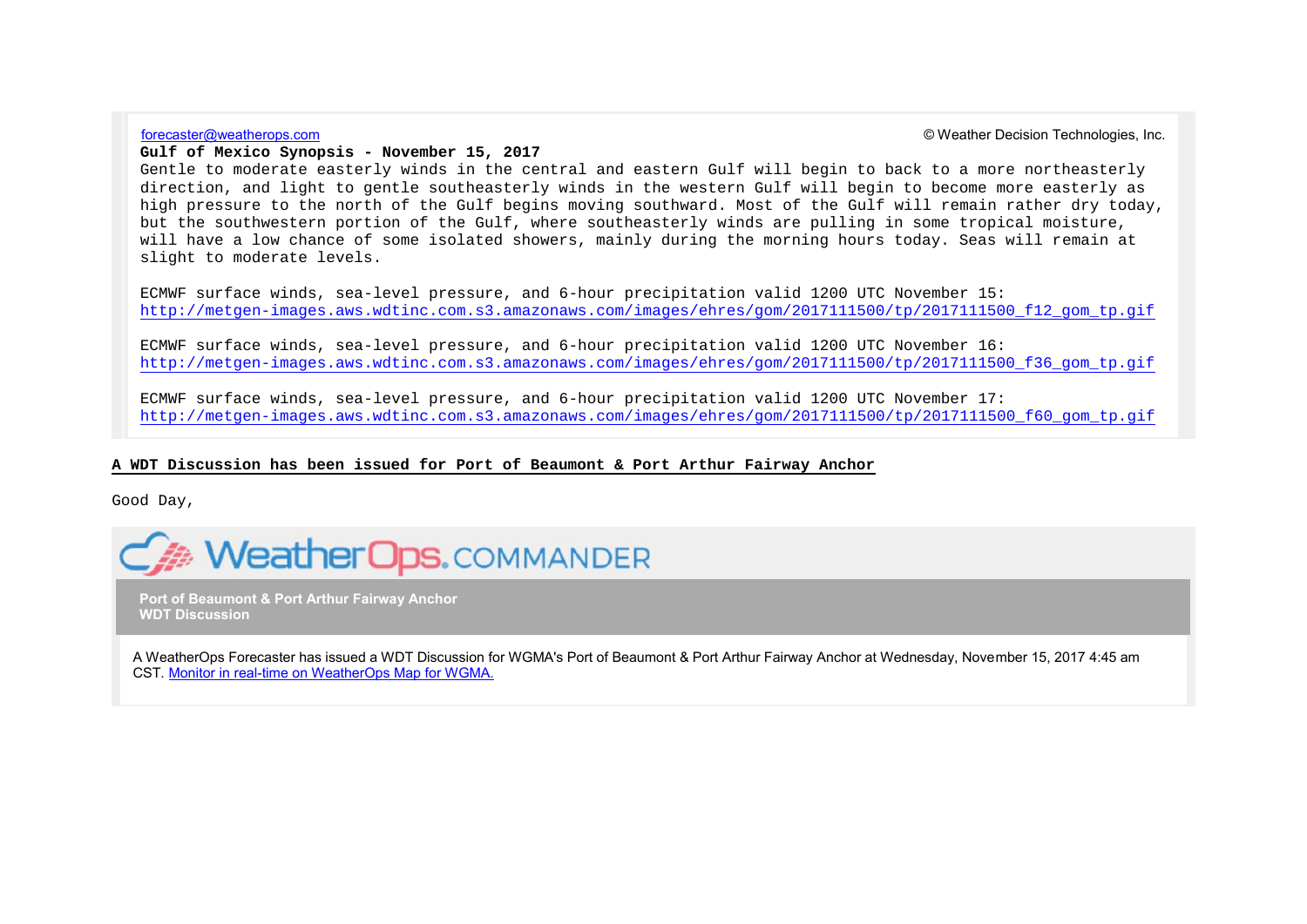